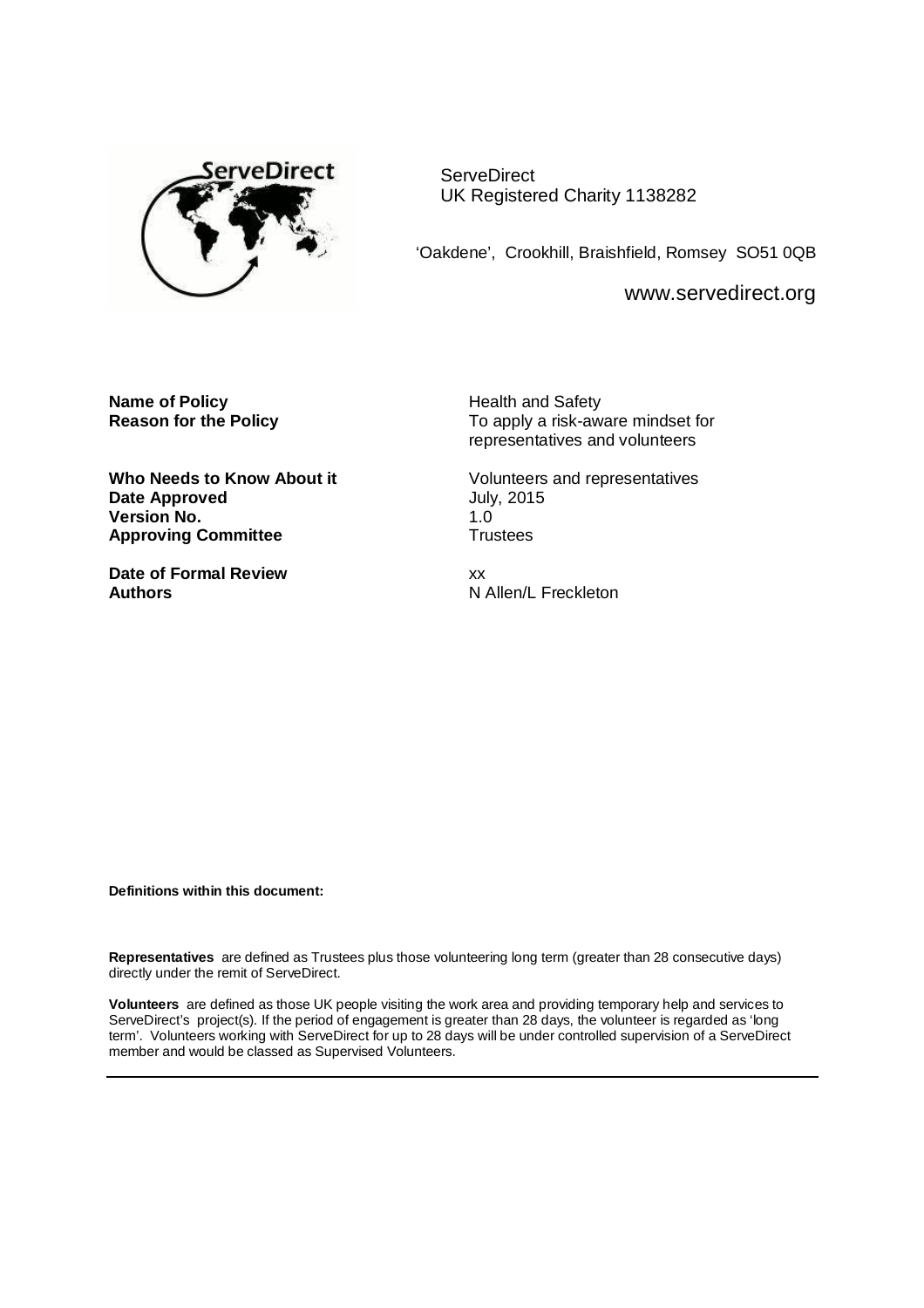It is the policy of ServeDirect to:

Maintain safe and healthy conditions for volunteers and representatives involved in our projects

ServeDirect will:

- Provide adequate control of health and safety risks arising from our project work activities
- Where appropriate, consult with representatives and volunteers on matters affecting health and safety
- Provide and maintain safe equipment
- Ensure safe handling
- Provide information, instruction and supervision to maintain a high level of health and safety awareness

## ServeDirect will:

Review and revise this policy as necessary at regular intervals.

ServeDirect will:

- As appropriate, identify and record risks
- Where appropriate, ensure action is taken to reduce risk

ServeDirect will ensure that everyone involved in our project work is aware of the following:

- Any appropriate information including fire procedures, equipment use
- Location of first aid provision
- Person on-site responsible for first aid provision and overall H&S considerations

All people involved in ServeDirect projects are reminded that the best defence against H&S risk is to apply commonsense when approaching a task and if in any doubt about a risk or hazard, to immediately cease that action and take advice from ServeDirect personnel.

Each volunteer will be required to sign, and have witnessed, a ServeDirect Waiver Release Form to ensure each individual is aware of their personal liabilities and the assumption of risk.

The person with overall responsibility for Health & Safety within ServeDirect is:

Philip Ball, Trustee……………………………………………………………….

Date; ……………………………………………….